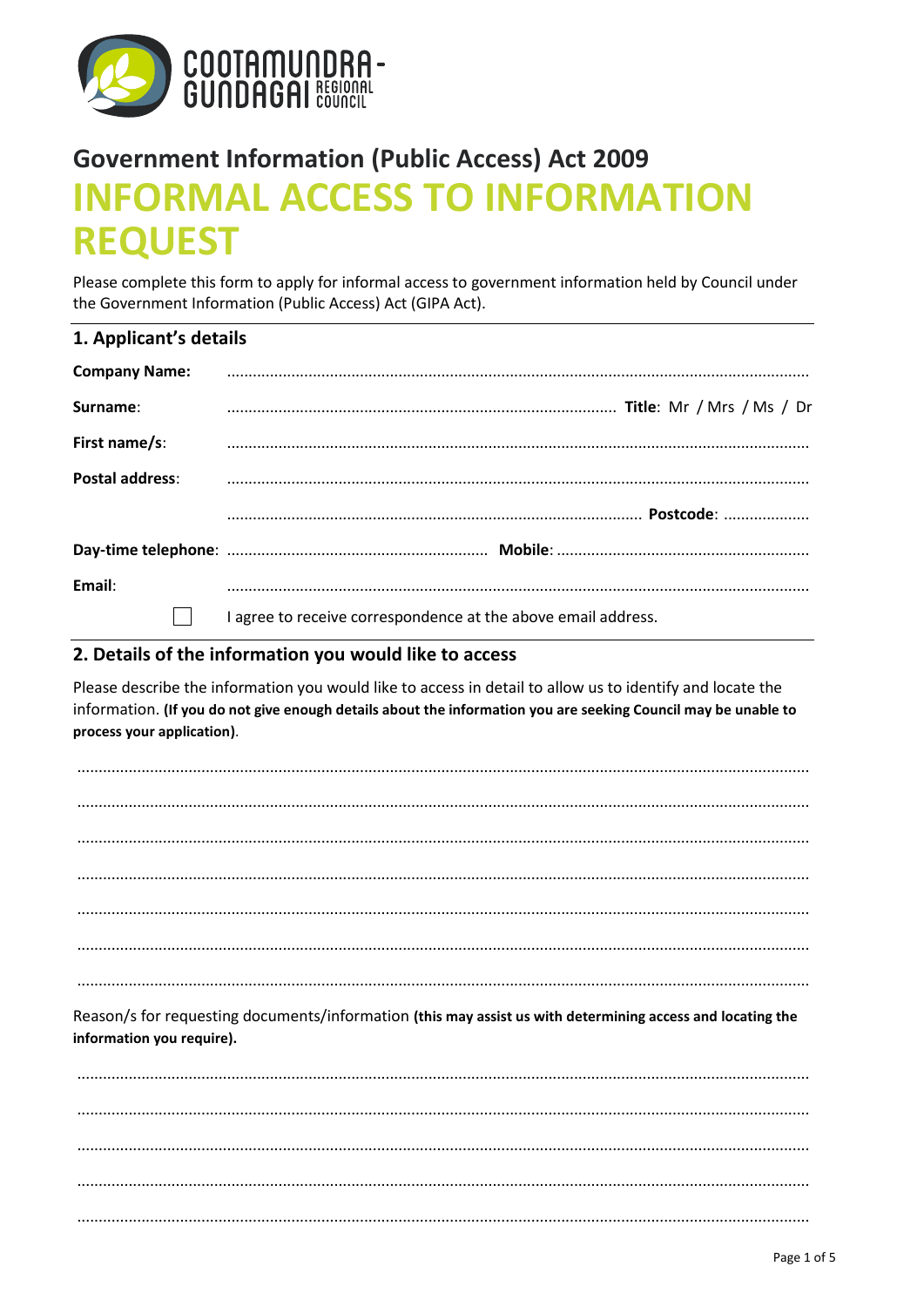........................................................................................................................................................................... Are you seeking your own personal information\*? **Yes** / **No** (circle one) **\*Note:** Proof of identity may be required. **3. Type of Development Documents Required** I would like access to: □ **Development Application Records** □ **DA/CDC/CC ApplicationForm** □ **DA/CDC/CC Consent**  □ **Occupation Certificate** □ **House Plans \*(restrictions apply)** Est. year built required:………….………. □ **Historical Development Application Records** *pre 1980 Cootamundra area or pre 2000 Gundagai area* (you will need to provide an estimated 'year the development application was submitted' for Council to conduct the search).………….………..... □ **Other.**...........................................

**\*Note:** Access to residential building and specialised plans (such as floor plans) are restricted to view only access. Stamped copies may be provided with the 'express written consent' from the property owner. An estimated year or decade the property was built is required for council to promptly and effectively locate plans. Council cannot guarantee access to historical records.

# **4. Access to Information**

How do you wish to access the information?

Address of property under enquiry (if applicable):

| <b>Appointment required</b>                                                                                                                                                                                                           | <b>Fees Applies</b>                           | <b>Preferred access method</b>                  |  |  |  |  |
|---------------------------------------------------------------------------------------------------------------------------------------------------------------------------------------------------------------------------------------|-----------------------------------------------|-------------------------------------------------|--|--|--|--|
| would like to view the<br>Documents in Person*                                                                                                                                                                                        | I would like copies of<br>Document/s posted** | I want copies of Document/s<br>sent by email*** |  |  |  |  |
| Council will contact you to arrange an appointment to view the documents in person.                                                                                                                                                   |                                               |                                                 |  |  |  |  |
| **<br>Photocopying and Postage fee applies (maximum of 50 pages). Plans and specialist reports may be subject to Copyright and<br>will not be able to be reproduced without the express written consent of the copyright owner.       |                                               |                                                 |  |  |  |  |
| ***<br>Where possible, electronic documents will be provided via email. Plans and specialist reports may be subject to<br>Copyright and will not be able to be reproduced without the express written consent of the copyright owner. |                                               |                                                 |  |  |  |  |
| Many Council documents are in paper form and are too large to scan or copy and may be unable to be sent by email.                                                                                                                     |                                               |                                                 |  |  |  |  |

# **5. Applicant's Declaration:**

- $\Box$  I declare that I am the owner of the property stated above.
- $\Box$  I declare that I am the real estate agent or valuer appointed to act for the owners of the property stated above, under the *Property Stock andBusiness Agents Act 2002* and Regulations.
- $\Box$  I declare that I am the solicitor or conveyancer acting on behalf of the owner of the property stated above.
- $\Box$  I have obtained written consent from the property owner/ their agent/ their solicitor or conveyancer and the consent is attached / has been provided to Council.
- $\Box$  I would like to gain access to the above mentioned information as per my rights under the Gipa act.

Name: ..........................................................................................................................

Signature: .......................................................................................................................... Date: .............................

## **PRIVACY AND PERSONAL INFORMATION PROTECTION NOTICE**

In making this application, you are providing personal information. This information will only be used in connection with this application and will be handled in accordance with the *Privacy and Personal Information Protection Act 1998.*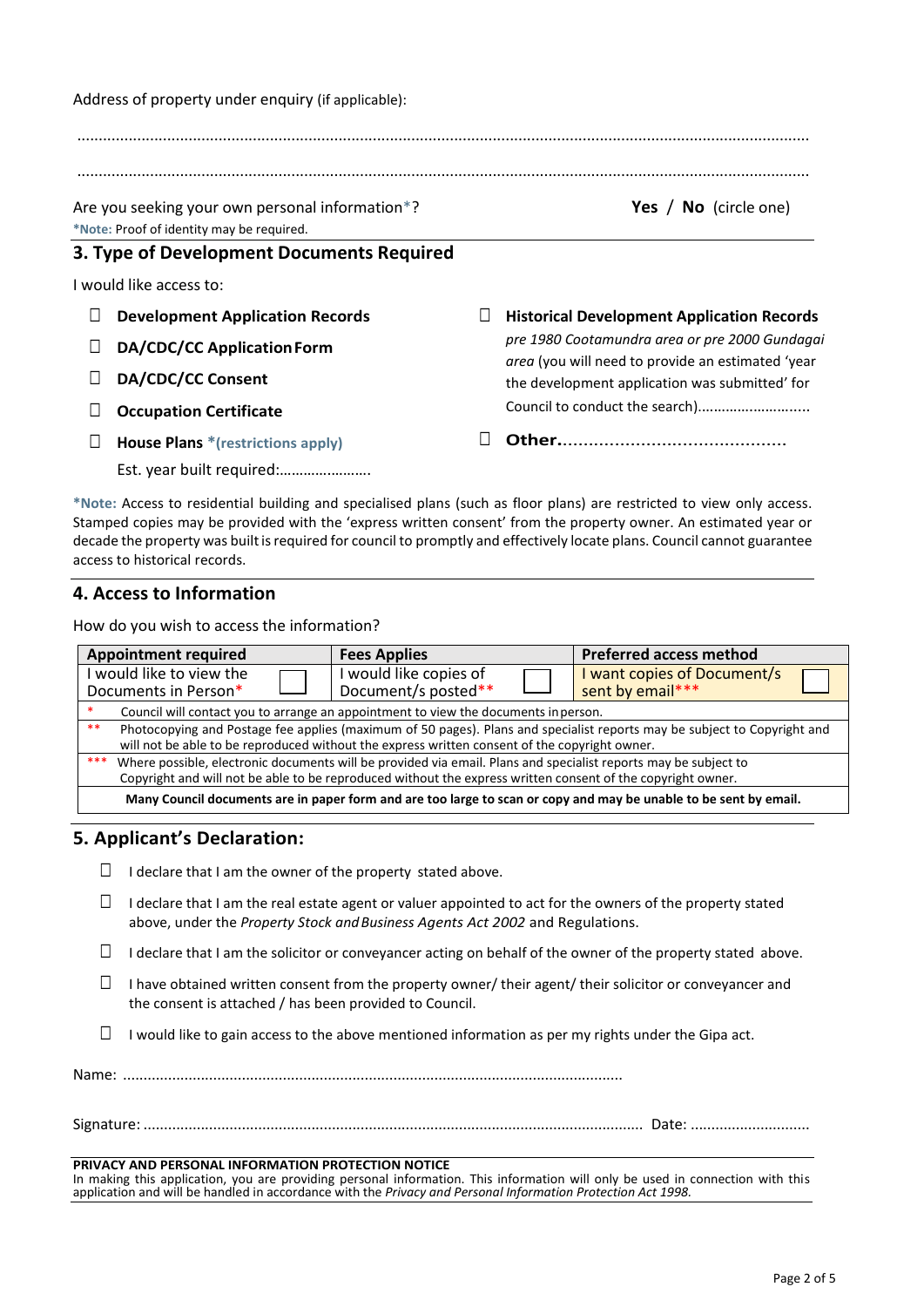# **INFORMAL ACCESS TO INFORMATION – GUIDELINES**

# **In accordance with the Government Information Public Access (GIPA) Act 2009**

Completion of this form will only be required if the information is not available on Council's website.

## **Informal Release**

i. If information is not available from Council's website, you may request access to information from a Council file or documents as 'informal release' under section 8 of the Government Information (Public Access) Act 2009. Informal release does not involve payment of a lodgement fee or processing charges, however copying charges are payable where applicable.

# **Acceptable Requests**

ii. Informal access applications are suitable for requests for information which are considered "open access" under the GIPA Act, such as requests for information relating to development applications. This form can also be used to request other information held by Council, including your personal information. Where your personal information is involved, Council may request that you provide proof of identity e.g. driver's licences, passport, rates notice etc.

By providing specific and detailed requests, you can assist us in quickly determining what information is available to assist you.

Informal information applications are not suitable for requests which:

- involve extensive researching, large volumes of information or would require a substantial amount of staff resources to process your request; or
- involve access to another person's personal information requiring third party consultations; or
- require access to sensitive information requiring careful balancing of public interest in determining disclosure.

If your request involves any of the above, you should consider lodging a formal access application. Formal access applications involve a lodgement fee of \$30 and possible processing charges, but also have a right of review. Formal application forms are available on Council's website and from Council's Administration Centre/s.

## **Development Application Records**

 Council DA files pre 1980 (Cootamundra area) and pre 2000 (Gundagai area) can only be located by archive search, which involves manually searching through development file record books. Council can only perform these historical searches with the assistance of the applicant. The applicant will need to provide a year or date range for Council to search by. *Example: 1950-1960.* These searches can take longer to conduct, and Council cannot always locate the development files requested, therefore council cannot guarantee access to historical records.

# **Plans/Drawings**

- The viewing of internal plans other than those showing the height and external configurations of a residential property will be provided only to the property owner, except during the neighbour notification period.
- The viewing of plans of a commercial property do not require consent except where residential components form part of that property.
- Where copies of plans are requested, these may be subject to copyright. Council does not release copies of plans without the express written consent of the property owner. It is the responsibility of the applicant to obtain the express written consent\* from the property owner.
- Under Copyright legislation, the applicant is obliged to take due care in using this information for commercial or other purposes.

#### **Timeframe**

Council aims to provide a response to you within 20 working days. Additional processing time would apply for matters that require research, clarification and interpretation.

# **Fees and Charges**

Standard photocopy charges may apply if a large amount of copies of documents are required. Refer to Council's Fees [and Charges.](http://www.cgrc.nsw.gov.au/council-plans-and-reports/fees-and-charges/)

# **Privacy**

Personal information you provide on this form is required to process your application and will only be used for that purpose. The information is held by council and access is restricted to council officers and may be viewed by others as required by law. You may apply to access or amend the information after submitting your application.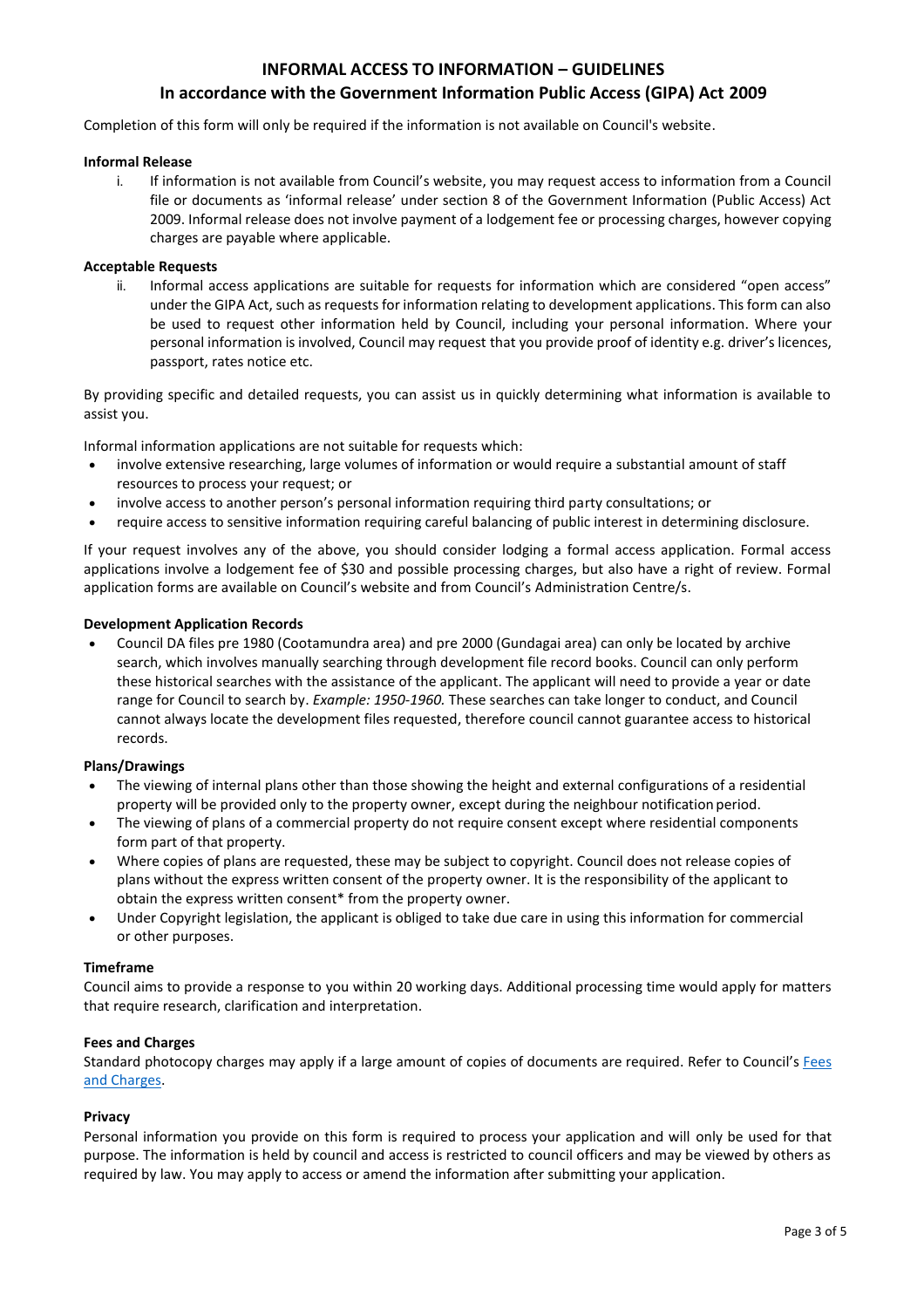# **RIGHT TO INFORMATION**

The following documents are available under Schedule 1 of the Government Information (Public Access) Regulation 2018 unless there is an overriding public interest against disclosure of the information:

### **1 Information about local authority**

(1) Information contained in the current version and the most recent previous version of the following records is prescribed as open access information:

(a) the model code prescribed under section 440 (1) of the LGA and the code of conduct adopted under section 440 (3) of the LGA,

- (b) code of meeting practice,
- (c) annual report,
- (d) annual financial reports,
- (e) auditor's report,
- (f) management plan,
- (g) EEO management plan,

(h) policy concerning the payment of expenses incurred by, and the provision of facilities to, councillors,

- (i) annual reports of bodies exercising functions delegated by the local authority,
- (j) any codes referred to in the LGA.

(2) Information contained in the following records (whenever created) is prescribed as open access information:

- (a) returns of the interests of councillors, designated persons and delegates,
	- (b) agendas and business papers for any meeting of the local authority or any committee of the local authority (but not including business papers for matters considered when part of a meeting is closed to the public),
	- (c) minutes of any meeting of the local authority or any committee of the local authority, but restricted (in the case of any part of a meeting that is closed to the public) to the resolutions and recommendations of the meeting,
	- (d) reports by the Chief Executive of the Office of Local Government presented at a meeting of the local authority in accordance with section 433 of the LGA.
- (3) Information contained in the current version of the following records is prescribed as open access information:
	- (a) land register,
	- (b) register of investments,
	- (c) register of delegations,
	- (d) register of graffiti removal work kept in accordance with section 13 of th[e Graffiti Control Act 2008,](https://legislation.nsw.gov.au/#/view/act/2008/100)
	- (e) register of current declarations of disclosures of political donations kept in accordance with section 328A of the LGA,
	- (f) the register of voting on planning matters kept in accordance with section 375A of the LGA.

## **2 Plans and policies**

Information contained in the current version and the most recent previous version of the following records is prescribed as open access information:

- (a) local policies adopted by the local authority concerning approvals and orders,
- (b) plans of management for community land,
- (c) environmental planning instruments, development control plans and contributions plans made under the [Environmental](https://legislation.nsw.gov.au/#/view/act/1979/203)  [Planning and Assessment Act 1979](https://legislation.nsw.gov.au/#/view/act/1979/203) applying to land within the local authority's area.

#### **3 Information about development applications**

- (1) Information contained in the following records (whenever created) is prescribed as open access information:
	- (a) development applications (within the meaning of th[e Environmental Planning and Assessment Act 1979\)](https://legislation.nsw.gov.au/#/view/act/1979/203) and any associated documents received in relation to a proposed development including the following:
		- (i) home warranty insurance documents,
		- (ii) construction certificates,
		- (iii) occupation certificates,
		- (iv) structural certification documents,
		- (v) town planner reports,
		- (vi) submissions received on development applications,
		- (vii) heritage consultant reports,
		- (viii) tree inspection consultant reports,
		- (ix) acoustics consultant reports,
		- (x) land contamination consultant reports,
	- (b) records of decisions made on or after 1 July 2010 on development applications (including decisions made on appeal), (c) a record that describes the general nature of the documents that the local authority decides are excluded from the
	- operation of this clause by subclause (2).
- (2) However, this clause does not apply to so much of the information referred to in subclause (1) (a) as consists of:

(a) the plans and specifications for any residential parts of a proposed building, other than plans that merely show its height and its external configuration in relation to the site on which it is proposed to be erected, or

(b) commercial information, if the information would be likely to prejudice the commercial position of the person who supplied it or to reveal a trade secret, or

(c) development applications made before 1 July 2010 and any associated documents received (whether before, on or after that date) in relation to the application.

(3) A local authority must keep the record referred to in subclause (1) (c).

#### **4 Approvals, orders and other documents**

Information contained in the following records (whenever created) is prescribed as open access information:

- (a) applications for approvals under Part 1 of Chapter 7 of the LGA and any associated documents received in relation to such an application,
- (b) applications for approvals under any other Act and any associated documents received in relation to such an application,